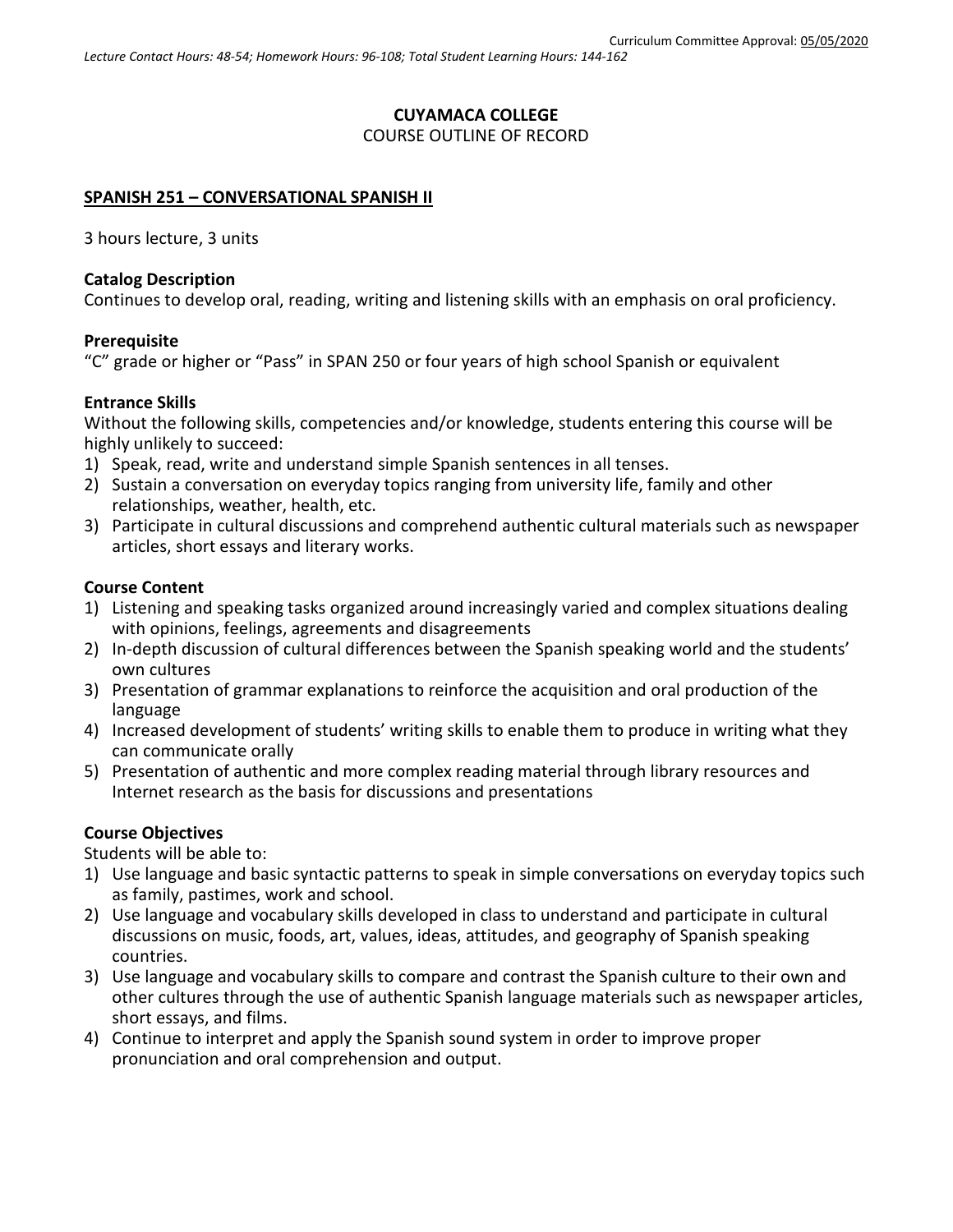# **Method of Evaluation**

A grading system will be established by the instructor and implemented uniformly. Grades will be based on demonstrated proficiency in subject matter determined by multiple measurements for evaluation, one of which must be essay exams, skills demonstration or, where appropriate, the symbol system.

- 1) Written and oral exams that require students to demonstrate the ability to use the Spanish sound system, vocabulary and grammar to listen, read, write and speak Spanish in the present and past tenses.
- 2) Written assignments in which students must use appropriate vocabulary and grammar to write notes, postcards and letters dealing with family, job and pastimes.
- 3) Oral presentations in which students demonstrate the ability to communicate personal information in the present and past.
- 4) Comprehensive oral and written final exam that measures students' ability to utilize appropriate vocabulary and grammatical structures as identified in class to communicate daily activities in the present and past as related to ordering food, shopping, daily routines, school, work, celebrations, etc.

# **Special Materials Required of Student**

None

# **Minimum Instructional Facilities**

Smart classroom with maps, bulletin board, overhead projector, tape recorder, video camera

# **Method of Instruction**

- 1) Lecture and presentation of communicative activities and supporting language structures
- 2) Discussion of cultural content
- 3) Preparation for oral presentations
- 4) Paired and group activities

# **Out-of-Class Assignments**

- 1) Preparation of oral presentations
- 2) Reading assignments
- 3) Written assignments

# **Texts and References**

- 1) Required: None
- 2) Recommended: (Representative example): Blanco & Tocamaiza, *Sueña*, Vista Higher Learning, 4th edition, 2018.
- 3) Supplemental: Spanish magazines, newspapers, dictionary

# **Exit Skills**

Students having successfully completed this course exit with the following skills, competencies and/or knowledge:

- 1) Show improved fluency and control of standard Spanish and some regional Spanish; convey meaning accurately most of the time in standard Spanish.
- 2) Participate in everyday conversations with ease.
- 3) Comprehend speech in everyday spoken Spanish and use idiomatic expressions and extensive vocabulary in the areas of family and university life, environment, health, vacations, clothing, shopping, food, art, history, etc.
- 4) Sustain more in-depth conversations with sympathetic listeners; comprehend authentic cultural materials such as newspaper articles, short essays and literary works, television programs, etc.
- 5) Discuss and analyze at greater length similarities and differences between U.S. and Hispanic culture in family and university life, environment, health, vacations, art, literature, food, history, etc.